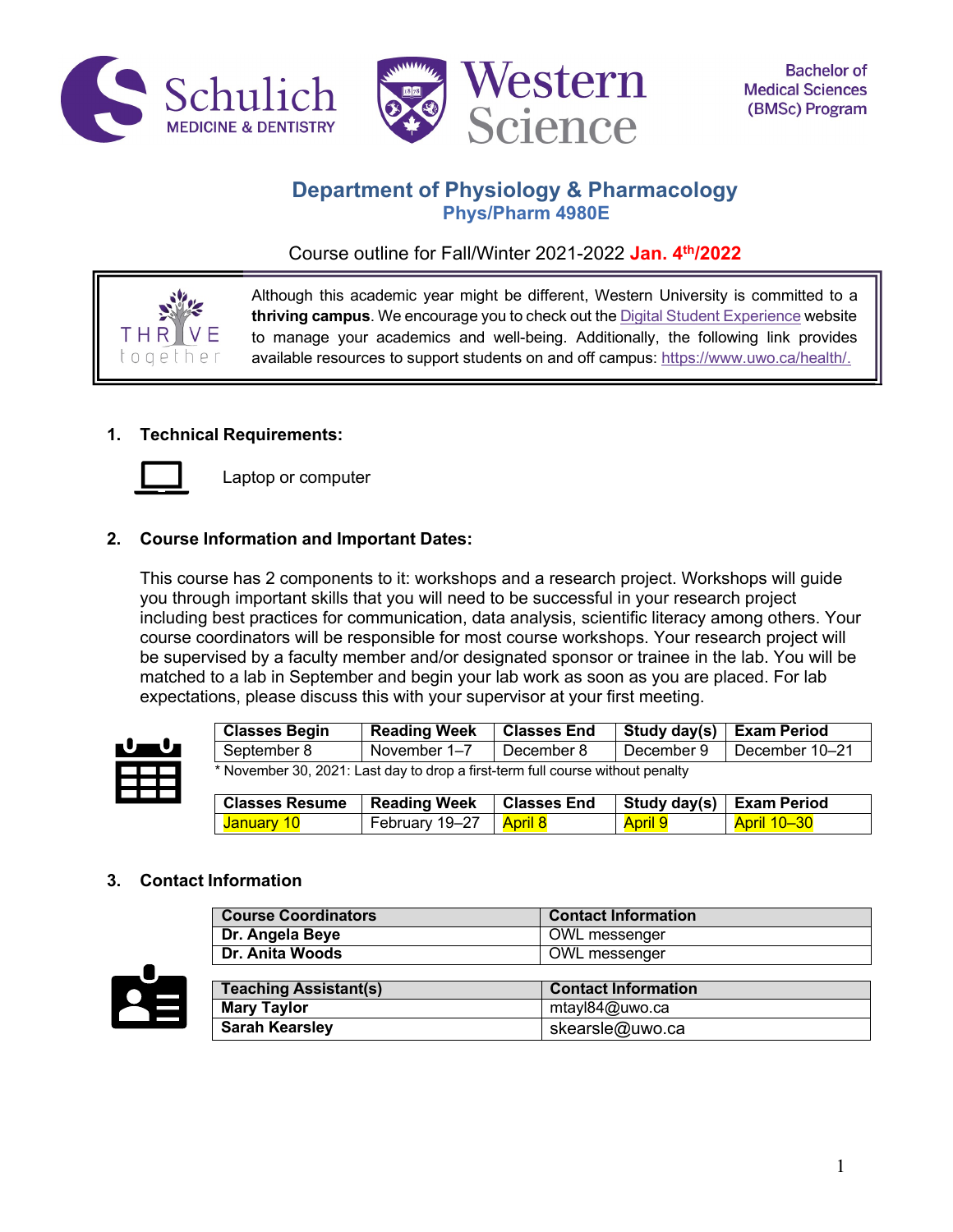## **4. Course Description and Design**

## **Delivery Mode:** in-person

A major laboratory project in Physiology or Pharmacology, which emphasizes experimental design, instrumentation, collection and analysis of data and communication of experimental results by oral, poster and written presentations. Students will select the physiology or pharmacology project from a list provided by the department and be matched to a supervisor. **Prerequisite(s):** Physiology and Pharmacology 3000E, Physiology 3120 and 3140A; and registration in Year 4 of one of the following Honours Specialization modules: Pharmacology, Physiology or Physiology and Pharmacology.

## **Timetabled Sessions**

| <b>Component</b>        | Date(s)          | <b>Time</b>              |
|-------------------------|------------------|--------------------------|
| Workshops               | Section 001: Mon | 9:30AM-11:20AM           |
|                         | Section 002: Wed | 10:30AM-12:20PM          |
| <b>Research Project</b> | N/A              | 15 hours/week (expected) |



- R Asynchronous pre-work **must be completed** prior to workshops
- $\triangledown$  Attendance at workshops is required
- $\triangledown$  Missed work should be completed within 24 hours

NOTE: In the event of a COVID-19 resurgence during the course that necessitates moving away from face-to-face interaction, course content will be delivered entirely online, either synchronously (i.e., at times indicated in the timetable) or asynchronously (e.g., posted on OWL for students to view at their convenience). The grading scheme will not change. Any remaining assessments will also be conducted online at the discretion of the instructor.

All course material will be posted to OWL: http://owl.uwo.ca. Any changes will be indicated on the OWL site and discussed with the class.

If students need assistance, they can seek support on the OWL Help page. Alternatively, they can contact the Western Technology Services Helpdesk. They can be contacted by phone at 519- 661-3800 or ext. 83800.

Google Chrome or Mozilla Firefox are the preferred browsers to optimally use OWL; update your browsers frequently. Students interested in evaluating their internet speed, please click here.

## **5. Learning Outcomes**

This course is designed to expose you to scientific research that may be clinical or basic research, depending on your project. Whether you pursue research as a career or not, we would argue that the following learning outcomes are valuable in any profession.



Upon successful completion of this course, students will be able to:

- work independently or collaboratively on a research project in a specific area of physiology and/or pharmacology where the project includes a substantial literaturereview, along with experimental design, collection, analysis, and interpretation of results
- develop skills and strategies to work efficiently with a small team to accomplish a goal
- identify plagiarism and devise approaches to avoid this in their own writing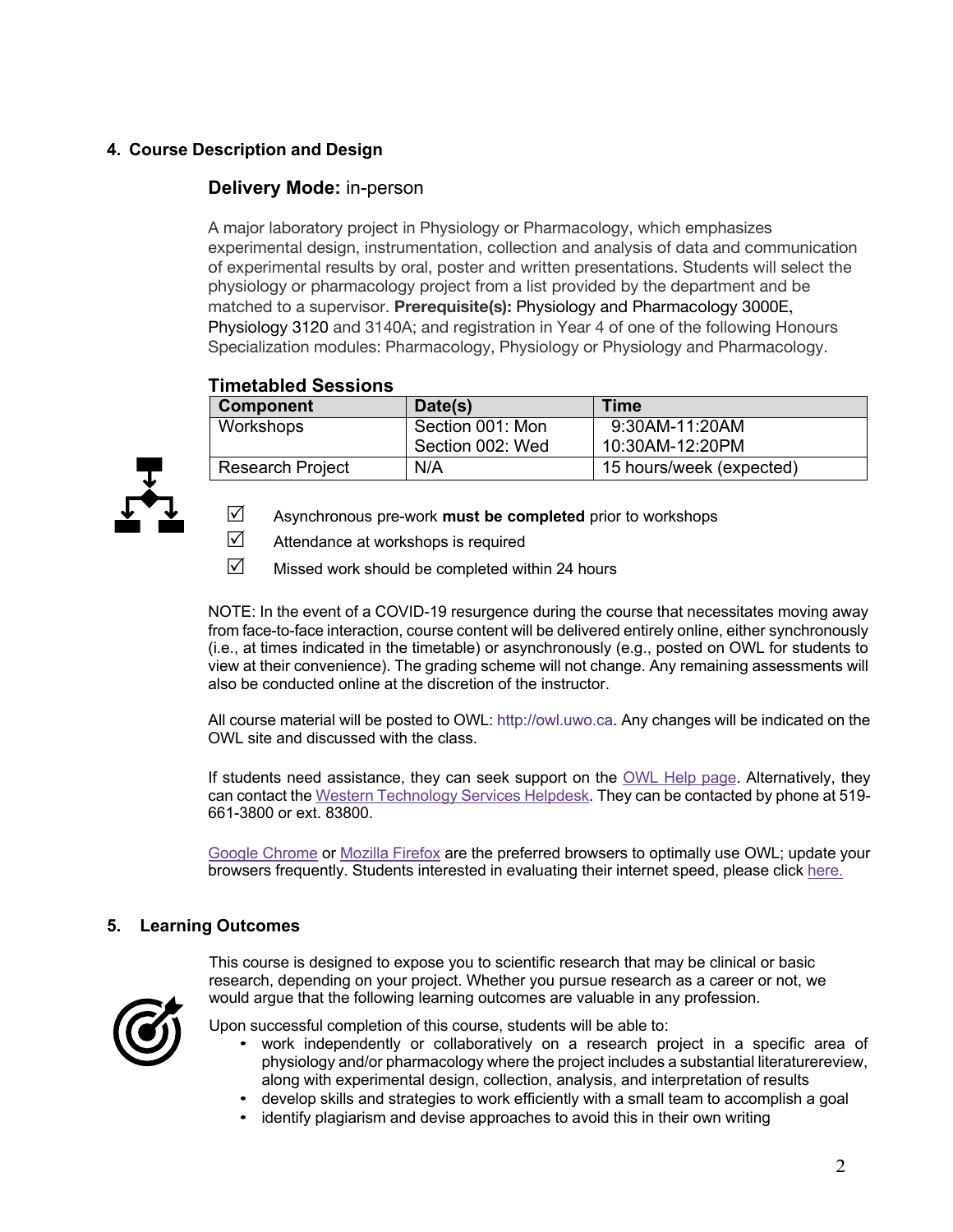- summarize a published article effectively for a general audience as a media release
- successfully communicate their own research project in an oral presentation and a poster format to both experts and non-experts in the field
- assess the expenditures for their research project and construct a research budget in order to appreciate the costs of scientific research
- think critically about data to evaluate a hypothesis and construct an appropriate conclusion
- write a comprehensive scientific report in a journal manuscript format as a final thesis to share the important findings of their research project

### **6. Course Content and Schedule**

| <b>Week</b> | <b>Dates</b>  | <b>Topic</b>                                       |
|-------------|---------------|----------------------------------------------------|
|             | Sept 8-12     | Interviews (virtual)                               |
| 2           | Sept 13-19    | Welcome & Course Q & A                             |
| 3           | Sept 20-26    | Professionalism & Avoiding Plagiarism              |
| 4           | Sept 27-Oct 3 | How to Summarize Research: Proposal, Lay Summaries |
| 5           | Oct $4-10$    | How to Search for Literature                       |
| 6           | Oct 11-17     | No classes (Thanksgiving Monday)                   |
| 7           | Oct 18-24     | Giving a Great Presentation: a how to              |
| 8           | Oct 25-Oct 31 | How to Read the Literature                         |
| 9           | Nov 1-7       | <b>Reading Week</b>                                |
| 10          | Nov 8-14      | Writing a Thesis: Where to start                   |
| 11          | Nov 15-21     | Individual Writing Time: no workshop               |
| 12          | Nov 22-28     | <b>Oral Presentations</b>                          |
| 13          | Nov 29–Dec 5  | <b>Oral Presentations</b>                          |
| 14          | Dec $6-8$     | Thesis Introduction: Q & A                         |



| <b>Week</b> | <b>Dates</b>    | <b>Topic</b>                               |
|-------------|-----------------|--------------------------------------------|
|             | Jan 10-14       | Check in Week: Ready for Semester 2?       |
| 2           | Jan 17-21       | <b>Research Grants &amp; Budgets</b>       |
| 3           | Jan 24-28       | Individual Writing Time: no workshop       |
| 4           | Jan 31-Feb 4    | <b>Statistics and Data Analysis</b>        |
| 5           | <b>Feb 7-11</b> | Individual Data Analysis Time: no workshop |
| 6           | Feb 14-18       | Individual Data Analysis Time: no workshop |
| 7           | Feb 21-25       | <b>Reading Week</b>                        |
| 8           | Feb 28–Mar 4    | How to Prepare a Poster                    |
| 9           | Mar 7-11        | Individual Data Analysis Time: no workshop |
| 10          | Mar 14-18       | Individual Data Analysis Time: no workshop |
| 11          | Mar 21-25       | Individual Poster Authoring: no workshop   |
| 12          | Mar 28-Apr 1    | <b>Poster Presentations</b>                |
| 13          | Apr 4 - 8       | Individual Writing Time: no workshop       |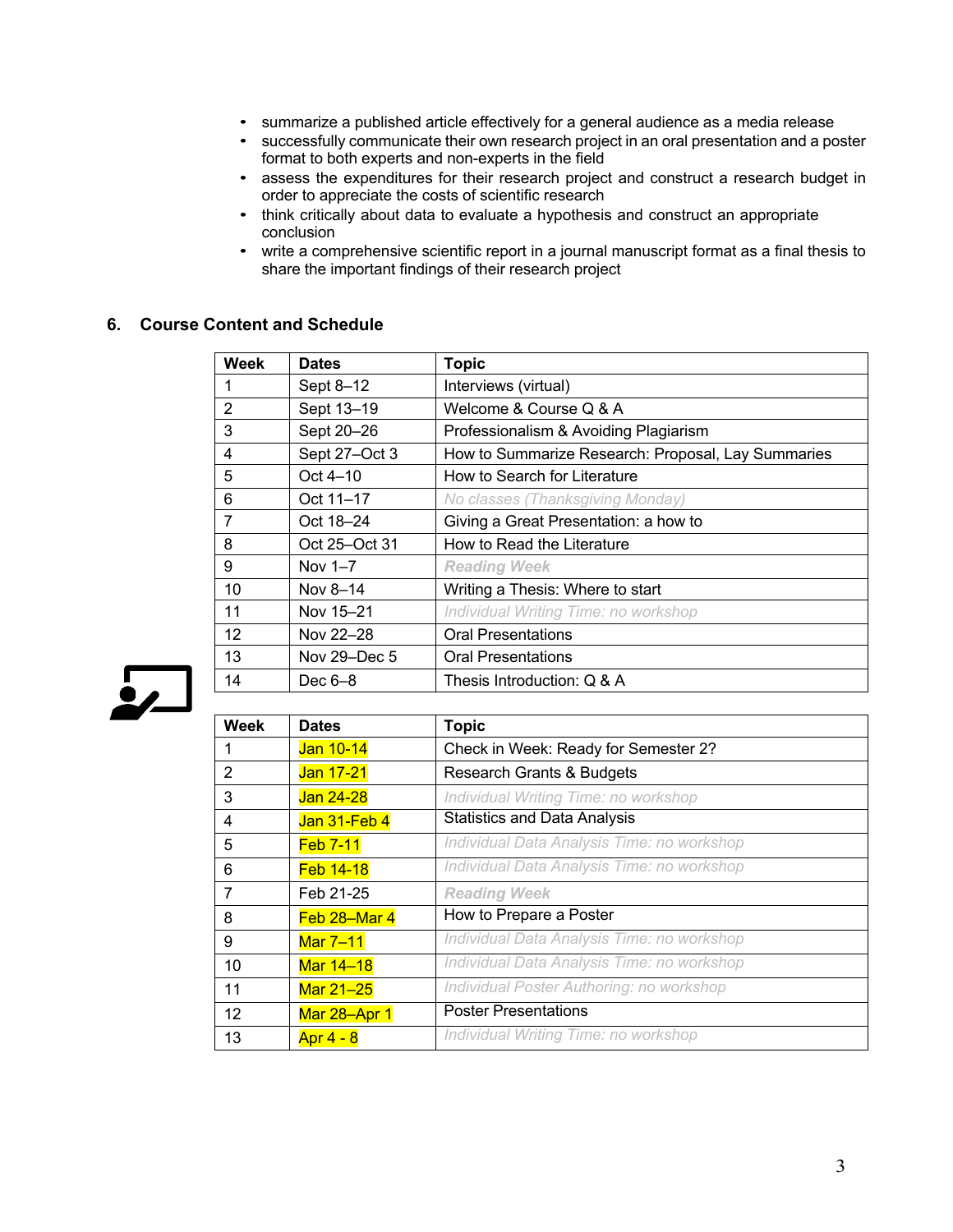## **7. Participation and Engagement**

 $\boxtimes$  Students are expected to participate and engage with content as much as possible

 $\triangledown$  Students are required to participate with their group members during workshops



- $\boxtimes$  Students should arrange and/or attend regular meetings with the mentor(s) supervising their research project
- $\boxtimes$  Students can also participate by interacting in the forums with their peers and instructors

## **8. Evaluation**

Below is the evaluation breakdown for the course. Any deviations will be communicated.

| <b>Assessment</b>            | <b>Format</b>        | Weighting   | <b>Due Date</b>            |
|------------------------------|----------------------|-------------|----------------------------|
| <b>Research Proposal</b>     | Written              | 5%          | Mon, Oct 25, 2021          |
| <b>Proposal Presentation</b> | Oral presentation    | 10%         | Week of Nov 22 & 29        |
| Lay Summary                  | Written              | 10%         | Mon, Dec 6, 2021           |
| Thesis Draft #1 (Intro &     | Written              | 2.5%        | Mon, Jan 31, 2022          |
| Methods)                     |                      |             |                            |
| <b>Research Budget</b>       | Written              | 8%          | Mon, Feb 28, 2022          |
| Thesis Draft #2              | Written              | 2.5%        | <b>Fri, Mar 18, 2022</b>   |
| (Abstract, Results,          |                      |             |                            |
| Figures, Legends)            |                      |             |                            |
| <b>Poster Presentation</b>   | Oral presentation    | 10%         | <b>Thurs, Mar 31, 2022</b> |
| <b>Final Thesis</b>          | Written              | 35%         | Fri, Apr 8, 2022           |
| Lab Performance              | N/A                  | 5% per term | end of each semester       |
| <b>Workshop Assignments</b>  | Written (group work) | 7%          | at end of workshop         |
|                              |                      |             |                            |
| <b>Other Deadlines</b>       |                      |             |                            |
| Peer Review: Research        | Track changes        |             | Mon, Nov 8, 2021           |
| Proposal (2 papers)          | feedback with grade  |             |                            |
| Peer Review: Draft #1        | Track changes        |             | Fri, Feb 11, 2022          |
| (2 papers)                   | feedback with grade  |             |                            |
| Peer Review: Draft #2        | Track changes        |             | <b>Fri, Mar 25, 2022</b>   |
| (2 papers)                   | feedback with grade  |             |                            |

- 
- $\boxtimes$  All assignments are due at 2 pm EST unless otherwise specified
- $\boxtimes$  Written assignments will be submitted to Turnitin (statement in policies below)
- $\triangledown$  Students will have unlimited submissions to Turnitin using a separate "plagiarismchecker" link before the final submission of that assignment
- Rubrics will be used to evaluate assessments and will be posted with the instructions
- $\boxtimes$  A student may not receive the same grade as their group members if it is determined thatthe distribution of work was not equal
- $\boxtimes$  Workshop assignments will be saved and submitted as a group in OWL for feedback by the deadline stated above
- $\triangledown$  After an assessment is returned, students should wait 24 hours to digest feedback
- $\triangledown$  before contacting the course coordinators; to ensure a timely response, students shouldreach out within 7 days
- Any appeals on graded assignments must be submitted to the course coordinators within 3 weeks of the grade being published through a clear and professionally

composed email on the reason(s) for the appeal. Any warranted reassessments will be completed by a course committee member. The new grade may be higher or lower upon reassessment.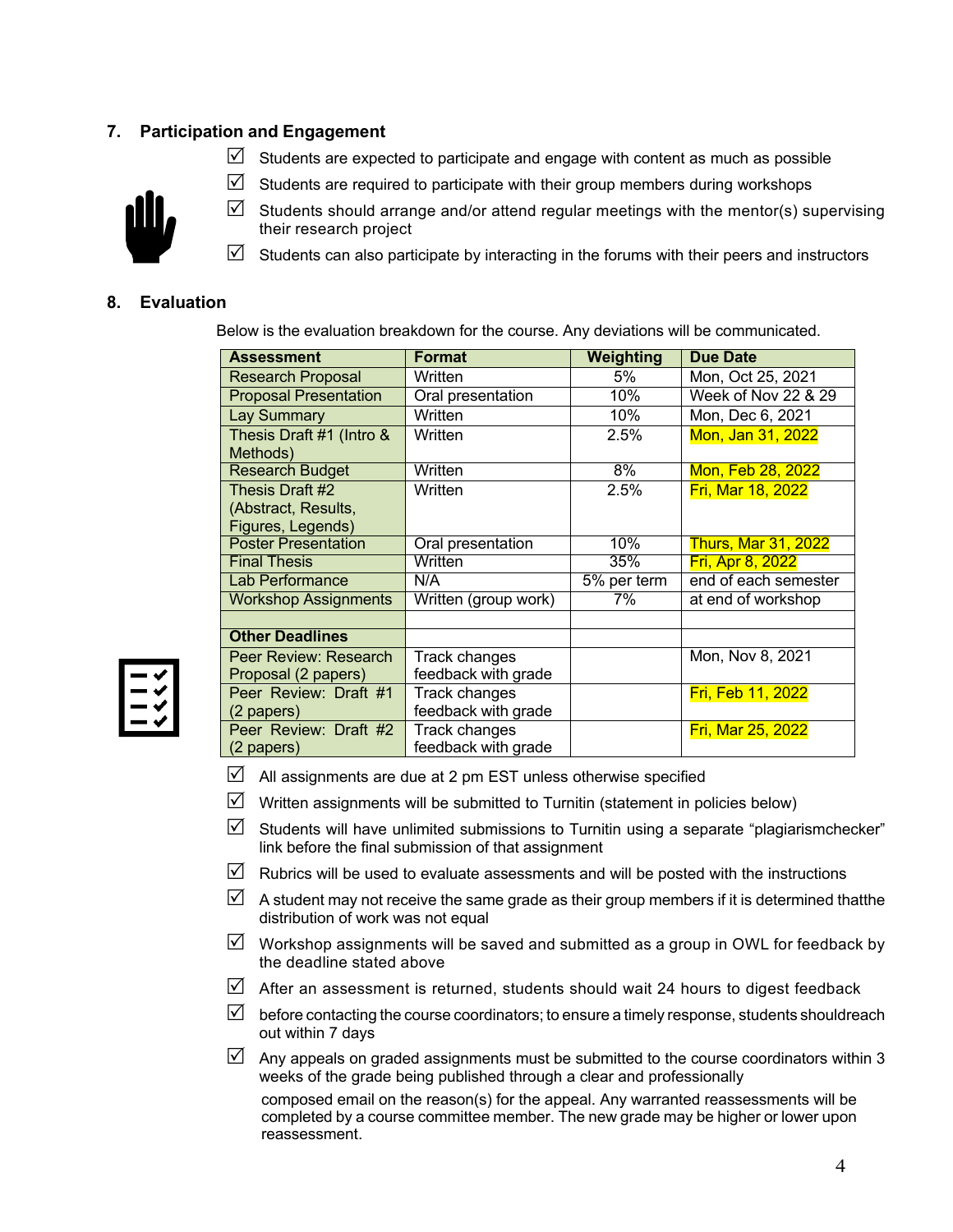**IMPORTANT**: Following instructions on assignments, tasks, and applications is very important. It could mean the difference between getting a grant or scholarship or interview and being in the pool of unsuccessful applicants. Therefore, we value this trait in 4980 as well. A deduction of 10% from an assignment grade will be applied for not adhering to instructions. If thorough **peer reviews** are not completed on time as per instructions, a grade deduction of 10% will also be applied to your own assignment. Every person in this course deserves to have thoughtful and extensive feedback on their writing with a justification of the mark assigned.

Click here for a detailed and comprehensive set of policies and regulations concerning examinations and grading. The table below outlines the University-wide grade descriptors.

| $A+$ | 90-100    | One could scarcely expect better from a student at this level   |
|------|-----------|-----------------------------------------------------------------|
| A    | 80-89     | Superior work which is clearly above average                    |
| B.   | 70-79     | Good work, meeting all requirements, and eminently satisfactory |
| C.   | 60-69     | Competent work, meeting requirements                            |
| D    | $50 - 59$ | Fair work, minimally acceptable                                 |
| F    | below 50  | Fail                                                            |

#### **Information about late or missed evaluations:**

- $\Box$  Late assessments without self-reported absences or accommodation will be subject to alate penalty 20%/day
- $\boxtimes$  Late assessments with self-reported absences or accommodation should be submitted
- $\overline{\mathbb{Y}}$  within 24 hours of the end of the self-report or accommodation (e.g., due Mon 2 pm; self-report covers Mon/Tues; new deadline is Wed by 2 pm OR 24 hours after the end of the accommodation period)
- In the event of a self-report or documented absence from workshop, a reweigh onto the other workshop assignments will be applied
- $\mathbb N$  Missing workshops without proper absence reporting will result in a grade of zero onthat group assignment. If you are unable to attend due to failing the daily screening,
- $\triangledown$  please inform the course managers. The workshop assignment may be submitted as an individual effort without penalty.
- $\Box$  For late assessments with approved documentation that are normally evaluated by yourpeers by random assignment two hours after due date (thesis draft #1 and #2), a reweigh will occur onto the final thesis

### **9. Communication:**

 $\triangledown$  Students should check the OWL site every 24 – 48 hours

response in 48 – 72 hours

 $\boxtimes$  Students should contact the course coordinators using the OWL messenger



 $\boxtimes$  Students should post all course-related content and questions on the discussion forum so that everyone can access answers to questions. Forum posts will remain anonymousto your peers and only course coordinators and our TA's will see the post's author. Students should post all course-related queries on the discussion forum so that everyonecan access the questions and responses

 $\boxtimes$  Messenger will be monitored during regular business hours; students will receive a

 $\boxtimes$  The discussion forums will be monitored Mon-Fri by the course coordinators and our TA's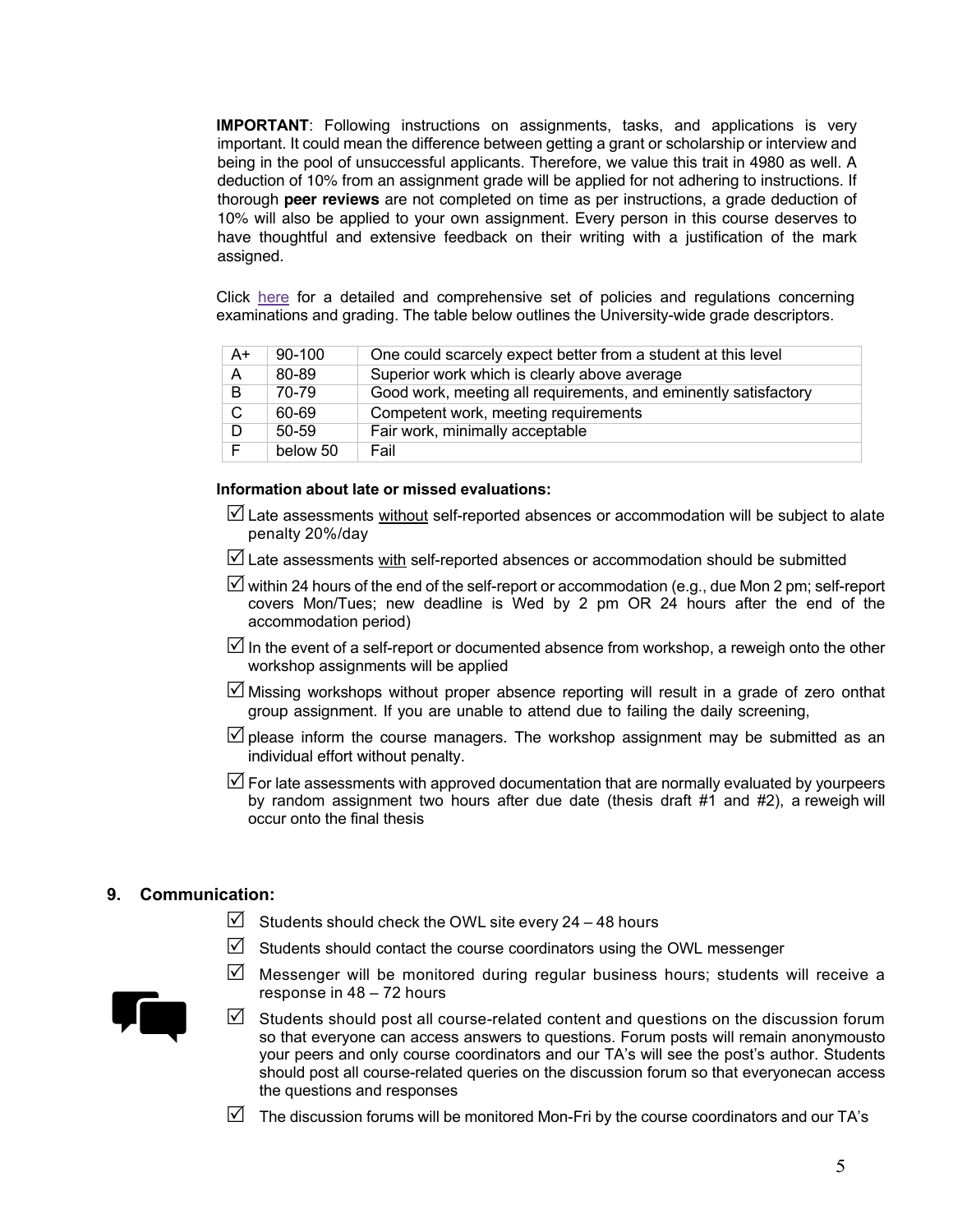## **10. Office Hours:**



- R **Individual office hours** will be held remotely using Zoom, a schedule will be posted
- $\boxtimes$  Students will be able to sign up for an appointment using the Sign Up tool on OWL (10min appointments)
- R Students will be able to attend **group drop-in sessions,** a schedule will be postedbefore an assignment is due via Zoom**;** no sign up required for these sessions
- $\triangledown$  Group office hours will be recorded and posted for everyone to view

### **11. Resources**



- $\boxtimes$  All resources will be posted in OWL
- $\boxtimes$  A lab book is required for research project (or digital lab records if authorized and accessible by your supervisor)

### **12. Professionalism & Privacy:**

Western students are expected to follow the **Student Code of Conduct. Additionally**, the following expectations and professional conduct apply to this course:



- $\boxtimes$  All course materials created by the instructor(s) are copyrighted and cannot be sold/shared
- $\boxtimes$  Recordings are not permitted (audio or video) without explicit permission
- $\triangledown$  Permitted recordings are not to be distributed
- $\boxtimes$  Students will be expected to take an academic integrity pledge before some assessments
- $\triangledown$  All recorded sessions will remain within the course site or unlisted if streamed

### **13. How to Be Successful in this Class:**

Students enrolled in this class should understand the level of autonomy and self-discipline required to be successful.

- 1. **Invest in a planner** to keep track of your courses and assignment deadlines. Populate all your deadlines at the start of the term and schedule time at the start of each week to get organized and manage your time.
- 2. Make it a **daily habit to log onto OWL** to ensure you have seen everything posted to help you succeed in this class.
- 
- 3. **Take notes** as you go through the material. Keeping handwritten notes will help you learn more effectively than just reading or watching any posted videos. *Note: typed notes work too, but literature suggests handwritten notes are a more effective learning strategy.*
- 4. **Connect with others**. Build relationships among your group members and 4980 peers and try to interact regularly for peer support or help in other  $4<sup>th</sup>$  year courses.
- 5. **Do not be afraid to ask questions.** If you are struggling with a topic, check the online discussion forums or contact your course coordinators. If you are struggling in your research project, many members of your lab will be happy to help. Don't be afraid to ask. They were all in your shoes once too.
- 6. **Reward yourself** for successes. It seems easier to motivate ourselves knowing that there is something waiting for us at the end of the task.
- 7. **Try to keep a weekly routine**. Consistent wake up times, regular exercise, and building in some enjoyable activities will help break up your week to balance academics and your own personal health and wellbeing.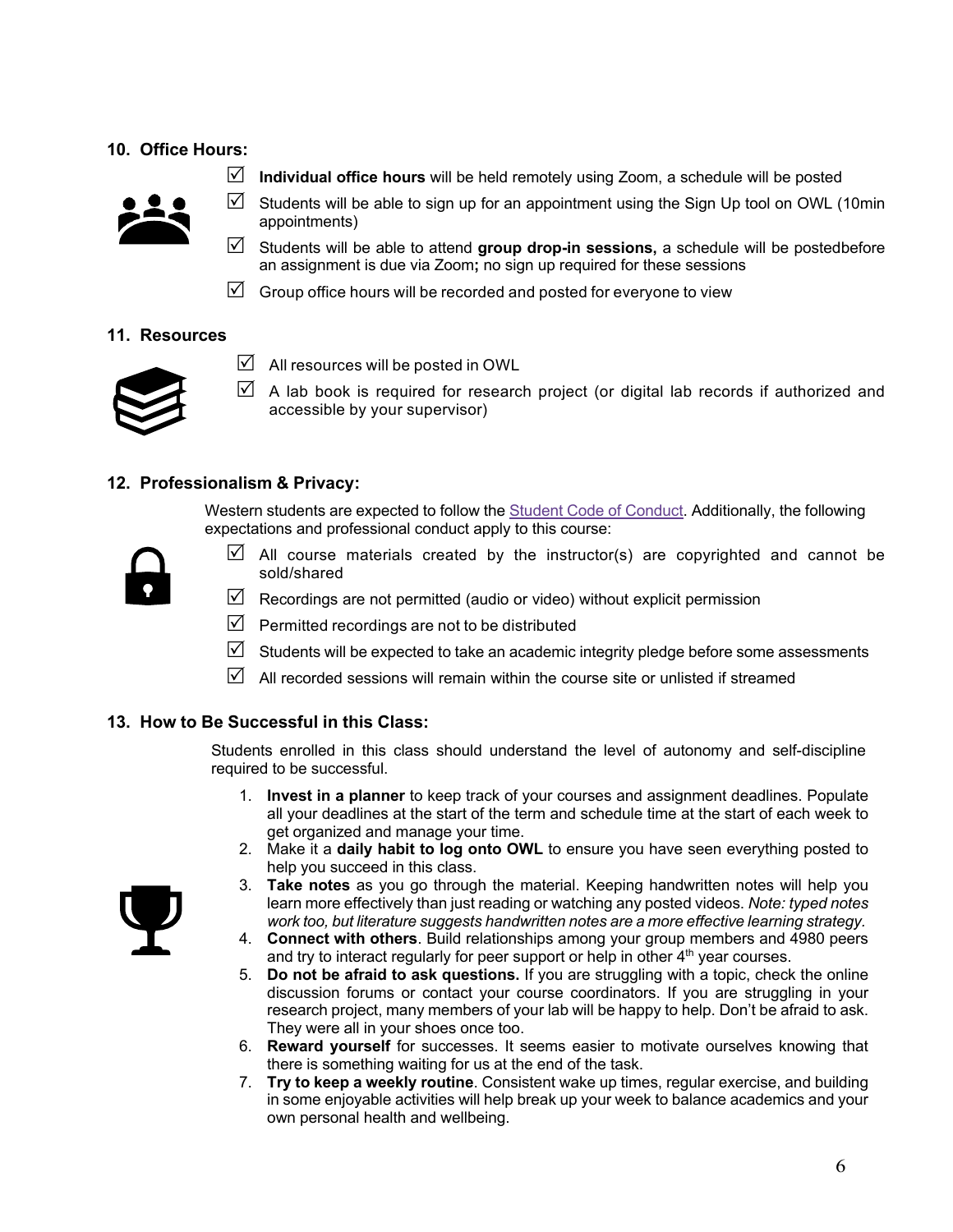8. **Show initiative** in your research project. If you don't have enough to do to fulfill your 15 hr/week requirements, ask if you can be helpful somewhere else. Being eager, resourceful, and independent is a good thing, but also be respectful of your lab member's time and boundaries.

### **14. Western Academic Policies and Statements**

#### **Absence from Course Commitments**

#### Policy on Academic Consideration for Student Absences

If you are unable to meet a course requirement due to illness or other serious circumstances, you must seek approval for the absence as soon as possible. Approval can be granted either through a **selfreported absence** or via the **Academic Counselling** unit. Students have two self-reports to use throughout the academic year; absence from course commitments including tests, quizzes, presentations, labs, and assignments that are worth 30% or less can be self-reported. Self-reported absences cover a student for 48 hours (yesterday + today or today + tomorrow). Your instructor will receive notification of your consideration; however, you should contact your instructor immediately regarding your absence. Students are expected to submit missed work within 24 hours of the end of the 48-hour period. Please review details of the university's policy on academic consideration for student absences.

If you have used both their self-reported absences or will miss more than 48 hours of course requirements, a Student Medical Certificate (SMC) should be signed by a licensed medical or mental health practitioner and you should contact academic counselling. Science and BMSc students can contact academic counselling through the Help Portal: https://www.uwo.ca/sci/counselling/

### **Accommodation for Religious Holidays**

The policy on Accommodation for Religious Holidays can be viewed here.

### **Academic Offenses**

"Scholastic offences are taken seriously, and students are directed here to read the appropriate policy, specifically, the definition of what constitutes a Scholastic Offence.

#### **Accessibility Statement**

Please contact the course instructor if you require material in an alternate format or if you require any other arrangements to make this course more accessible to you. You may also wish to contact Accessible Education (AE) at 661-2111 x 82147 for any specific question regarding an accommodation or review The policy on Accommodation for Students with Disabilities.

#### **Correspondence Statement**

The centrally administered **e-mail account** provided to students will be considered the individual's official university e-mail address. It is the responsibility of the account holder to ensure that e-mail received from the University at his/her official university address is attended to in a timely manner. You can read about the privacy and security of the UWO email accounts here.

### **Essay Course Guidelines**

The guidelines for the minimum written assignments refer to the cumulative amount of written work in a course but excludes written work in examinations. You can read about essay course guidelines here.